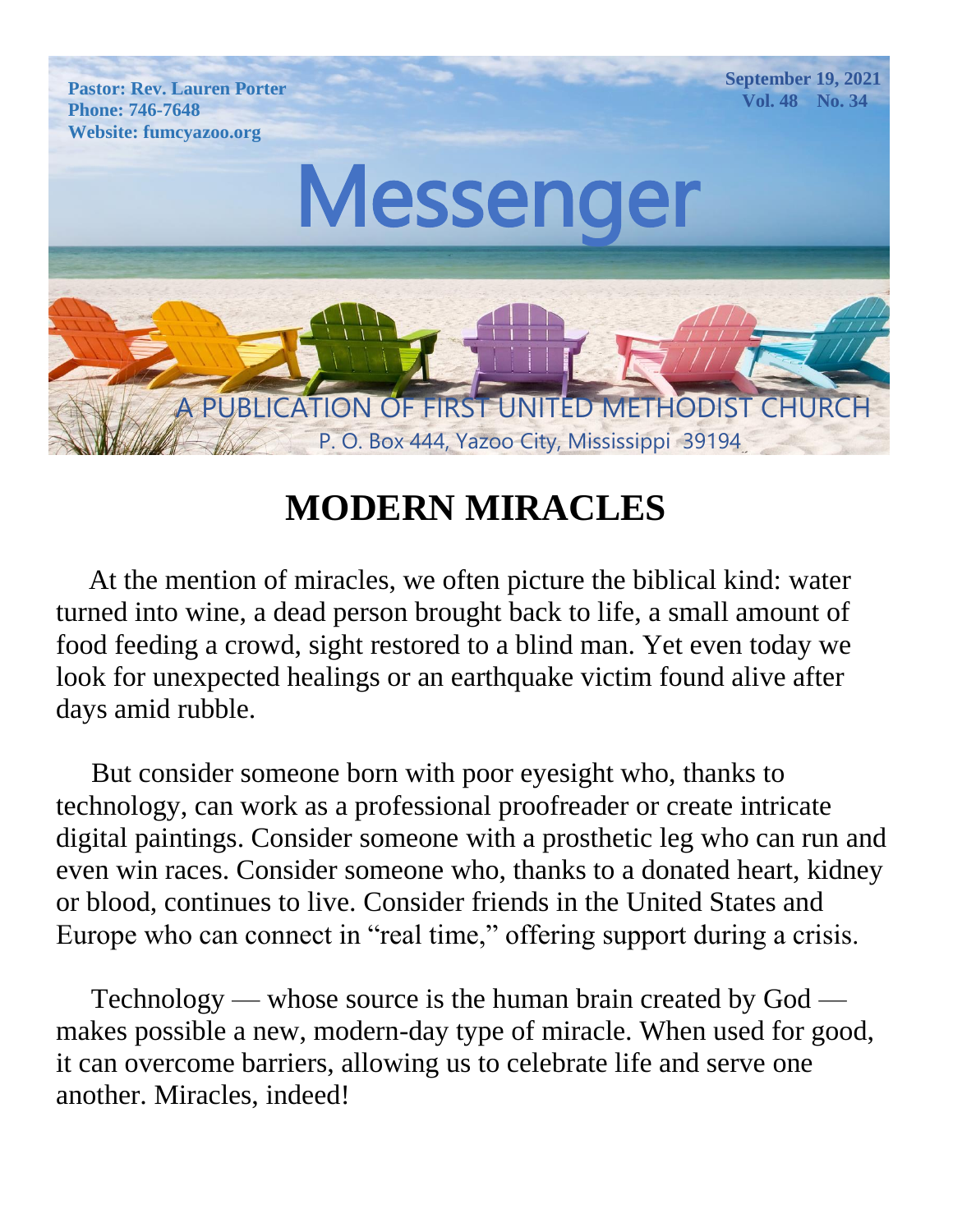# **The independent of the independent of the co** SEPTEMBER

#### **Phone: CEINIDAN SUNDAY, SEPTEMBER 19**

 9:00 a.m. Come AZ U R Service 9:50 a.m. Sunday School 11:00 a.m. Traditional Worship Service

- 11:00 a.m. Live Stream Worship
- 6:00 p.m. Bro. Lauren's Bible Study 6:00 p.m. Youth

#### **MONDAY, SEPTEMBER 20**

9-12 noon Methodist Market  $\frac{9}{600}$ 6:00 p.m. Nominating Committee

## **WEDNESDAY, SEPTEMBER 22**

- 5:00 p.m. Children's Choir
- 5:45 p.m. Planet 456 & Children's Bible Study
- 6:00 p.m. Bro. Lauren's Bible Study
- 6:00 p.m. Chancel Choir
- 6:00 p.m. Youth
- 6:15 p.m. Snack Supper

## **SATURDAY, SEPTEMBER 25**

9-12 noon Methodist Market



- 20. Tony Martin Zion Thomas
- 21. Jim Oakes
- 23. Tommy Backstrom
- 24. Camp King
- 25. Shawn McCoy

arrows (across and down) as guides. Vol. 46 No. 14 Fit these words from the book of Daniel into the squares. Then transfer them to the blanks below, using the numbers and



knowledge to the discerning." Daniel 2:20-21 kings and deposes them. He gives wisdom to the wise and and power are his. He changes times and seasons; he sets up Answer. "Praise be to the name of God for ever and ever, wisdom

#### **2022 Budget deadline – October 12.**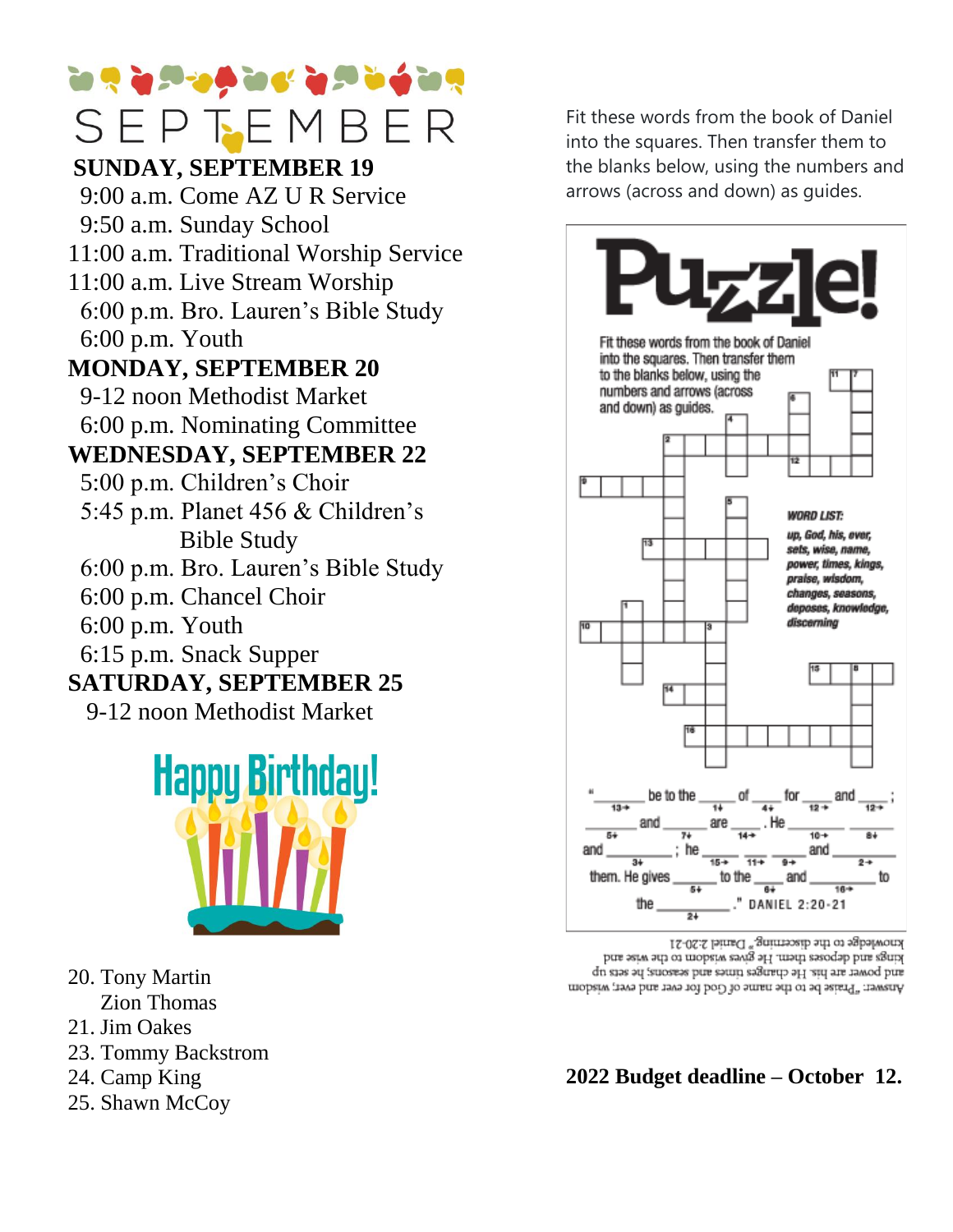

"How many are your works, Lord! In wisdom you made them all; the earth is full of your creatures."

Psalm 104:24



In our lesson this week, *Our Amazing Creator*, we will be discussing the fact that God is the absolute Creator. He is supreme and over all creation. This

lesson will focus on the creation of animals.

## **W.O.W. WEDNESDAY CHILDREN'S MINISTRY**



 On Wednesday nights, our children have a Bible Study called "TOY STORIES: Bible Stories." Last Wednesday in our "toy story" we learned how a slinky

can help us remember the story of Gideon and his army. Next week our toy story connection is Barbie and Queen Esther.

5:00 p.m. – Choir 5:45 p.m. - Game & Bible Study (by ages 4k-3<sup>rd</sup> & Planet 456) 6:15 p.m. – Supper 6:30 p.m. – Dismiss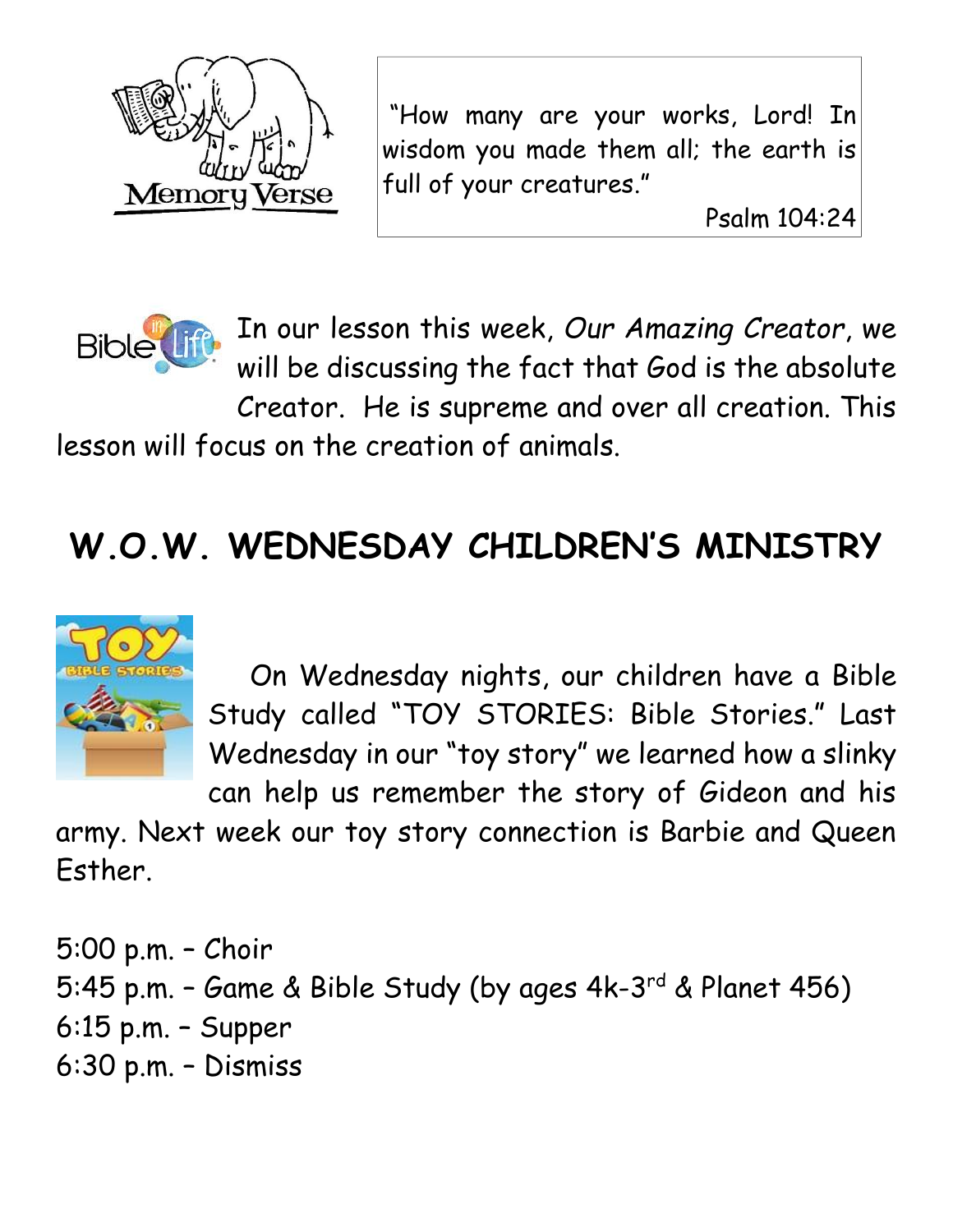Solid Exound

## **Youth Sunday School**

 During September, our series will be on "The God Who Created Us." Creation gives evidence to the value of human life. This week's lesson, *Even me!*, reminds us that God created us in His image. We are important to God. We, as Christians, are to be a Light of Hope in a dark world. We must never underestimate ourselves or our purpose. God has a plan for all of us.



## **Sunday & Wednesday Night Group**

 As we continue with our series "Credit Card Faith," last week we covered lesson 3, *The Big Payout.* This lesson is a reminder that God always fulfills his promises. It may not be on our time, but we must always remember that God is always on time. Next Wednesday, our lesson is entitled *Losing It All.* God wants us to remain faithful to Him, even if it may cost us.

Group will meet on Wednesdays from 6:00 p.m. – 7:00 p.m.

Sunday Night Group will meet each Sunday from 6:00 p.m. – 7:00 p.m.